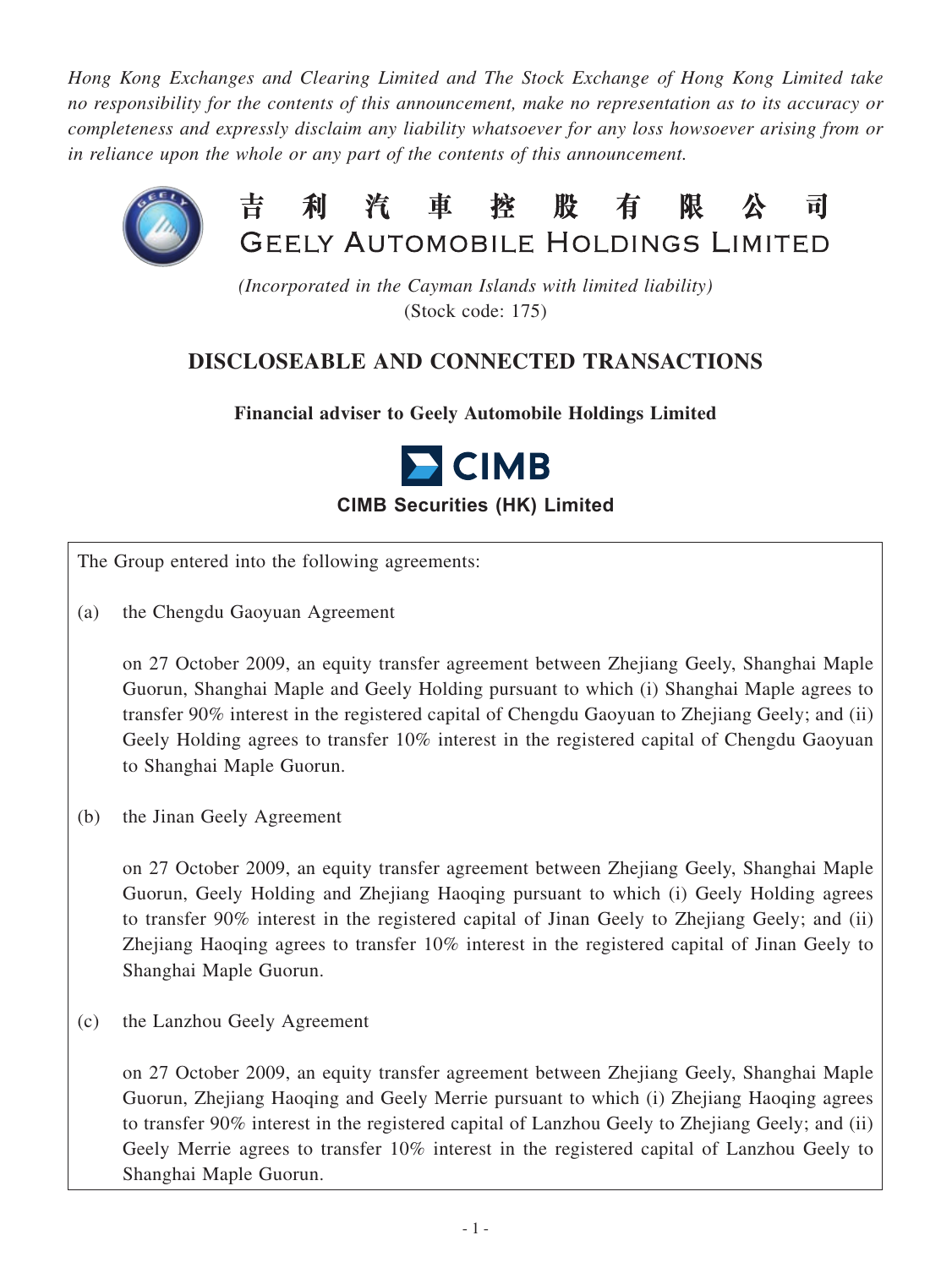Each of Zhejiang Geely and Shanghai Maple Guorun is an indirect 91%-owned subsidiary of the Company. Therefore, upon completion of the Agreements, each of the Chengdu Gaoyuan, the Jinan Geely and the Lanzhou Geely will be indirectly owned as to 91% by the Group, and hence will be accounted for as an indirect non wholly-owned subsidiary of the Company.

Each of Shanghai Maple, Geely Holding, Zhejiang Haoqing and Geely Merrie is a connected person of the Company for the purpose of the Listing Rules by virtue of the fact that each of them is an associate of Mr. Li, an executive Director and a substantial shareholder holding approximately 51.47% interest in the issued share capital of the Company. Accordingly, the Chengdu Gaoyuan Agreement, the Jinan Geely Agreement, the Lanzhou Geely Agreement and the transactions contemplated thereunder constitute connected transactions of the Company pursuant to Rule 14A.13 of the Listing Rules. There is no previous transaction that requires to be aggregated with the Transfers pursuant to Rule 14.22 or Rule 14A.25 of the Listing Rules. As the applicable percentage ratios of each of the Agreements are more than 2.5% but less than 25%, the Connected Transactions are subject to the reporting, announcement and Independent Shareholders' approval requirements pursuant to Rule 14A.32 of the Listing Rules. The Connected Transactions also constitute discloseable transactions for the Company under Chapter 14 of the Listing Rules.

Mr. Li and his associates together hold 3,751,159,000 Shares (representing approximately 51.47%) of the issued share capital of the Company) as at the date of this announcement, will abstain from voting for the resolutions to approve the Connected Transactions to be put forward at the EGM.

An Independent Board Committee has been established to advise the Independent Shareholders on whether or not the Connected Transactions are fair and reasonable and in the interest of the Company and the Independent Shareholders. An independent financial adviser will be appointed to advise the Independent Board Committee and the Independent Shareholders regarding the terms and conditions of the Connected Transactions.

A circular containing, inter alia, (a) further information about the Connected Transactions; (b) the letter of advice from the independent financial adviser to the Independent Board Committee and the Independent Shareholders; (c) the recommendation from the Independent Board Committee; and (d) a notice of the EGM will be despatched to the Shareholders as soon as practicable.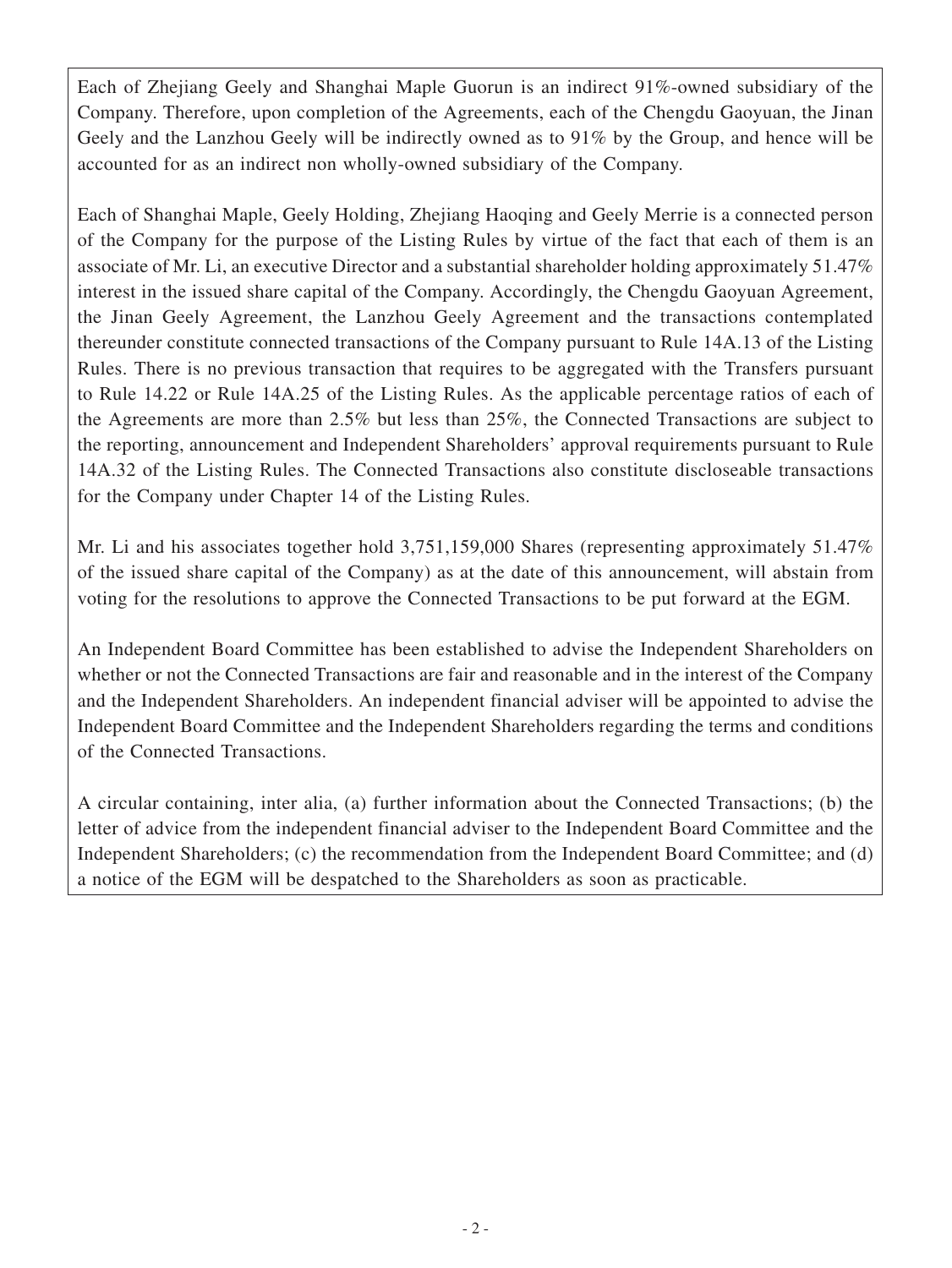## **CONNECTED TRANSACTIONS**

The following Connected Transactions are subject to reporting, announcement and Independent Shareholders' approval requirements pursuant to Rule 14A.32 of the Listing Rules.

## **(I) The Chengdu Gaoyuan Agreement**

| Date:                  | 27 October 2009                                                                                                                                                                                                                                                                                                                                                                                                                                                                                                              |
|------------------------|------------------------------------------------------------------------------------------------------------------------------------------------------------------------------------------------------------------------------------------------------------------------------------------------------------------------------------------------------------------------------------------------------------------------------------------------------------------------------------------------------------------------------|
| <b>Parties:</b>        | Zhejiang Geely and Shanghai Maple Guorun, as the purchasers;<br>Shanghai Maple and Geely Holding, as the vendors                                                                                                                                                                                                                                                                                                                                                                                                             |
|                        | Each of Zhejiang Geely and Shanghai Maple Guorun is an indirect<br>91%-owned subsidiary of the Company.                                                                                                                                                                                                                                                                                                                                                                                                                      |
|                        | Each of Shanghai Maple and Geely Holding is a connected person<br>of the Company for the purpose of the Listing Rules by virtue of the<br>fact that each of them is an associate of Mr. Li, an executive Director<br>and a substantial shareholder holding approximately 51.47% interest<br>in the issued share capital of the Company.                                                                                                                                                                                      |
| <b>Subject matter:</b> | Shanghai Maple and Geely Holding will transfer 90% and 10%<br>interests in the registered capital of Chengdu Gaoyuan to Zhejiang<br>Geely and Shanghai Maple Guorun, respectively.                                                                                                                                                                                                                                                                                                                                           |
|                        | Chengdu Gaoyuan was set up in 2007 with a registered capital of<br>RMB50,000,000 (equivalent to approximately HK\$56,820,000) and<br>was owned as to 90% by Shanghai Maple and as to 10% by Geely<br>Holding respectively.                                                                                                                                                                                                                                                                                                   |
| <b>Consideration:</b>  | RMB42,669,910 (equivalent to approximately HK\$48,490,086) to<br>Shanghai Maple and RMB4,741,101 (equivalent to approximately<br>HK\$5,387,787) to Geely Holding, representing an aggregated amount<br>of RMB47,411,011 (equivalent to approximately HK\$53,877,873).                                                                                                                                                                                                                                                        |
|                        | The consideration has been arrived at after arm's length negotiations<br>between Zhejiang Geely, Shanghai Maple Guorun, Shanghai<br>Maple and Geely Holding with reference to the net asset value of<br>Chengdu Gaoyuan of RMB47,411,011 (representing approximately<br>HK\$53,877,873) as at 30 June 2009. The Group intends to finance<br>the acquisition out of its internal resources and the aggregated<br>consideration is payable in cash within two months after the completion<br>of the Chengdu Gaoyuan Agreement. |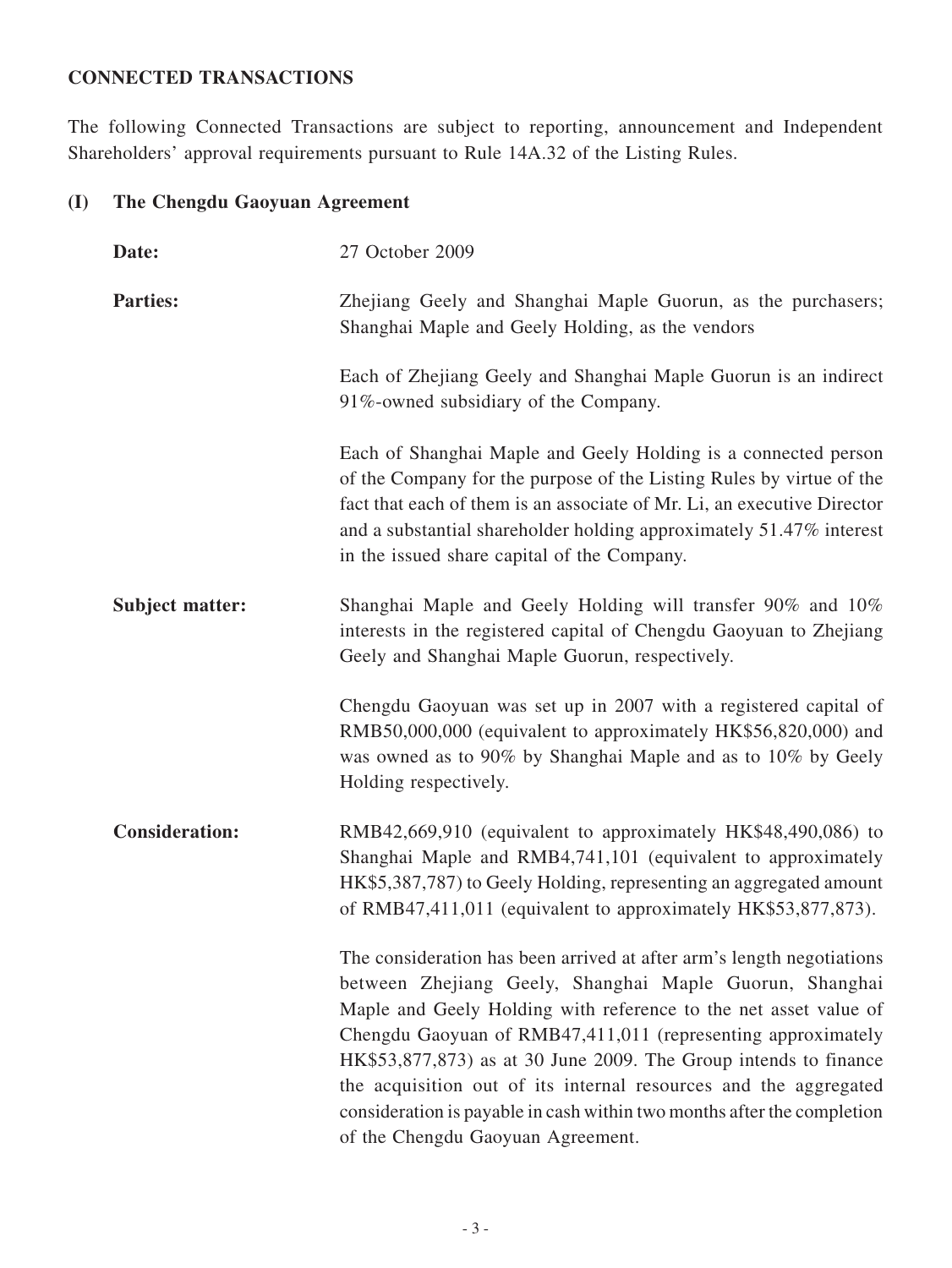As the consideration for the acquisition of the interests in the registered capital of Chengdu Gaoyuan is based on the net asset value of Chengdu Gaoyuan as 30 June 2009, the Directors (excluding the independent non-executive Directors whose views will be given after taking into account the advice from the independent financial adviser) consider that the terms of the Chengdu Gaoyuan Agreement are on normal commercial terms, fair and reasonable and are in the interests of the Company and the Shareholders as a whole.

#### **Conditions precedent for the Chengdu Gaoyuan Agreement**

Completion of the Chengdu Gaoyuan Agreement is conditional upon satisfaction of the following conditions precedent:

- (a) the PRC government or the appropriate authorised state agency having irrevocably or unconditionally approved or accepted for filing with the transaction contemplated under the Chengdu Gaoyuan Agreement pursuant to the applicable laws and regulations;
- (b) the change in shareholding arrangements in Chengdu Gaoyuan has been registered with the relevant State Administration for Industry and Commerce with jurisdiction over Chengdu Gaoyuan;
- (c) Chengdu Gaoyuan being issued the new corporate business license;
- (d) the approval of the transaction contemplated under the Chengdu Gaoyuan Agreement by all other relevant government authorities and third parties (such as the relevant commercial lender, etc.);
- (e) the approval of the independent shareholders of the Company in general meeting for the transaction contemplated under the Chengdu Gaoyuan Agreement; and
- (f) the representations and warranties remaining true and accurate in all material aspects.

Zhejiang Geely and Shanghai Maple Guorun may at any time waive condition (f) by written notice to Shanghai Maple or Geely Holding before completion of the Chengdu Gaoyuan Agreement.

If the above conditions are not satisfied or waived by 31 December 2009 (or such later date as the parties may agree in writing), the Chengdu Gaoyuan Agreement shall terminate and none of the parties to the Chengdu Gaoyuan Agreement shall have any claim or liability hereunder to the other party to the Chengdu Gaoyuan Agreement.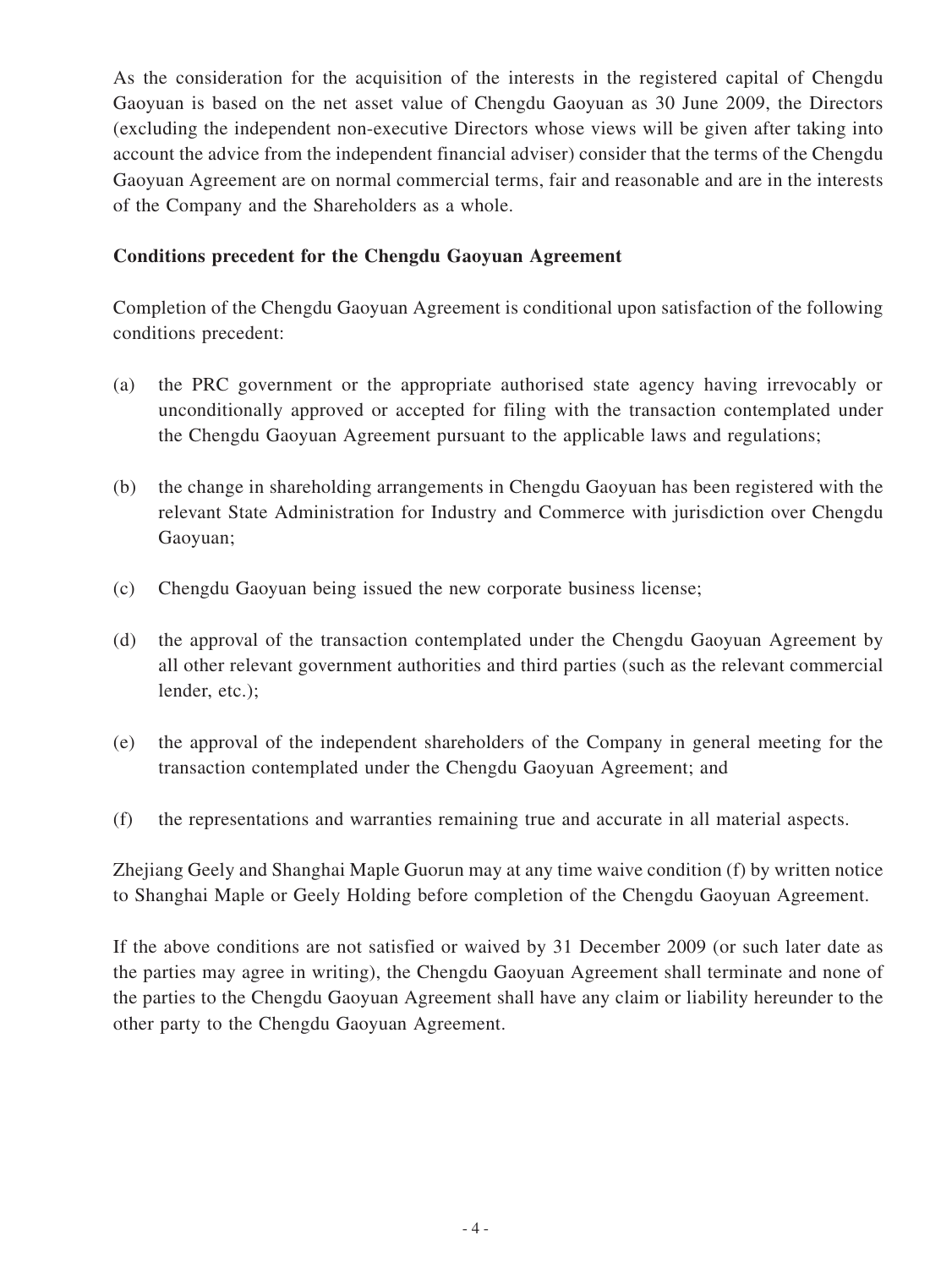# **(II) The Jinan Geely Agreement**

| Date:                  | 27 October 2009                                                                                                                                                                                                                                                                                                                                                                                                                                                                                                          |
|------------------------|--------------------------------------------------------------------------------------------------------------------------------------------------------------------------------------------------------------------------------------------------------------------------------------------------------------------------------------------------------------------------------------------------------------------------------------------------------------------------------------------------------------------------|
| <b>Parties:</b>        | Zhejiang Geely and Shanghai Maple Guorun, as the purchasers, Geely<br>Holding and Zhejiang Haoqing, as the vendors                                                                                                                                                                                                                                                                                                                                                                                                       |
|                        | Each of Zhejiang Geely and Shanghai Maple Guorun is an indirect<br>91%-owned subsidiary of the Company.                                                                                                                                                                                                                                                                                                                                                                                                                  |
|                        | Each of Geely Holding and Zhejiang Haoqing is a connected person<br>of the Company for the purpose of the Listing Rules by virtue of the<br>fact that each of them is an associate of Mr. Li, an executive Director<br>and a substantial shareholder holding approximately 51.47% interest<br>in the issued share capital of the Company.                                                                                                                                                                                |
| <b>Subject matter:</b> | Geely Holding and Zhejiang Haoqing will transfer 90% and 10%<br>interests in the registered capital of Jinan Geely to Zhejiang Geely<br>and Shanghai Maple Guorun, respectively.                                                                                                                                                                                                                                                                                                                                         |
|                        | Jinan Geely was set up in 2006 with a registered capital of<br>RMB80,000,000 (equivalent to approximately HK\$90,912,000) and<br>was owned as to 90% by Geely Holding and as to 10% by Zhejiang<br>Haoqing, respectively.                                                                                                                                                                                                                                                                                                |
| <b>Consideration:</b>  | RMB162,000,000 (equivalent to approximately HK\$184,096,800)<br>to Geely Holding and RMB18,000,000 (equivalent to approximately<br>HK\$20,455,200) to Zhejiang Haoqing, representing an aggregated<br>amount of RMB180,000,000 (equivalent to approximately<br>HK\$204,552,000).                                                                                                                                                                                                                                         |
|                        | The consideration has been arrived at after arm's length negotiations<br>between Zhejiang Geely, Shanghai Maple Guorun, Geely Holding and<br>Zhejiang Haoqing with reference to the net asset value of Jinan Geely<br>of RMB180,000,000 (representing approximately HK\$204,552,000)<br>as at 30 June 2009. The Group intends to finance the acquisition out<br>of its internal resources and the aggregated consideration is payable<br>in cash within two months after the completion of the Jinan Geely<br>Agreement. |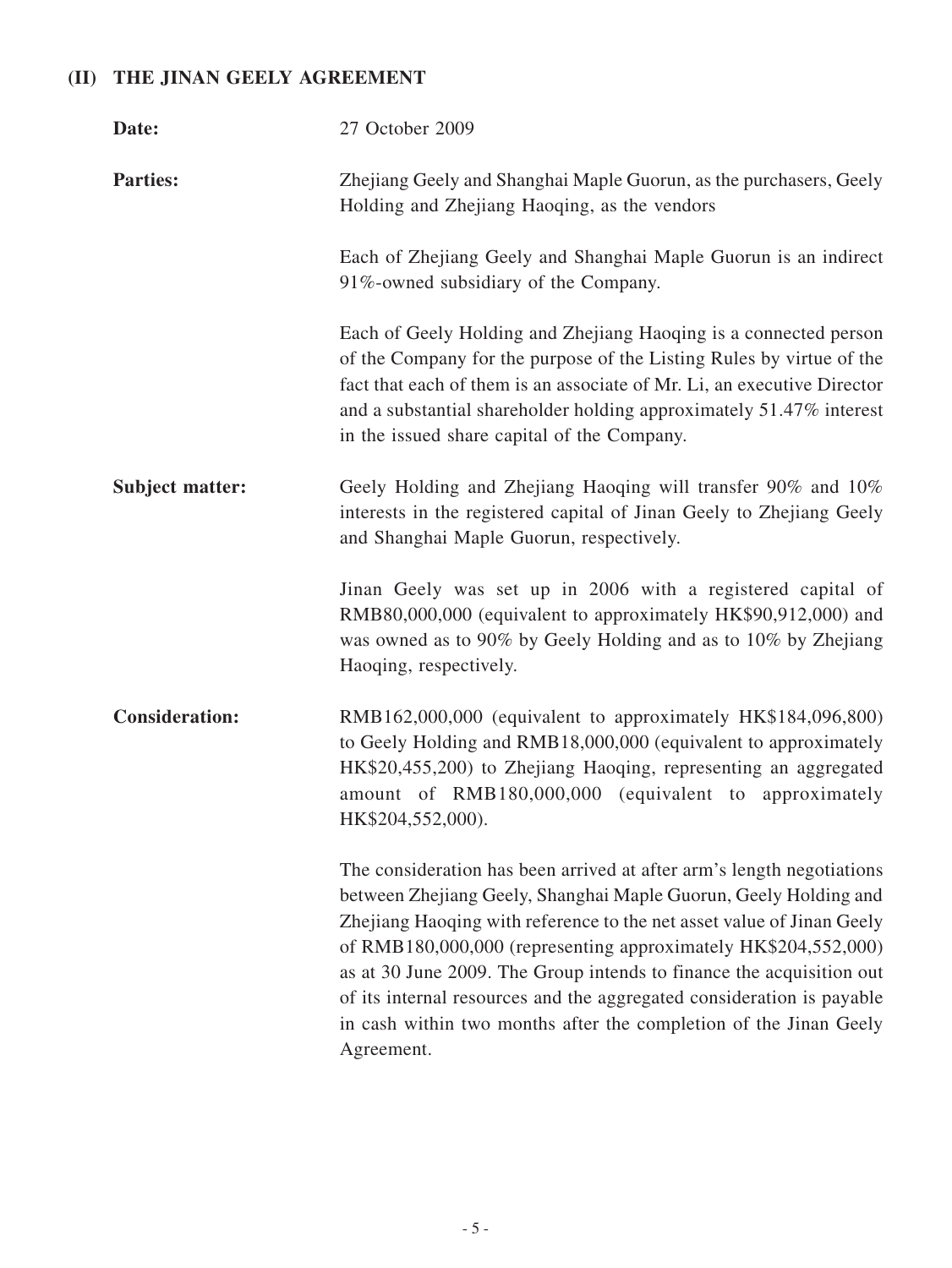As the consideration for the acquisition of the interests in the registered capital of Jinan Geely is based on the net asset value of Jinan Geely as at 30 June 2009, the Directors (excluding the independent non-executive Directors whose views will be given after taking into account the advice from the independent financial adviser) consider that the terms of the Jinan Geely Agreement are on normal commercial terms, fair and reasonable and are in the interests of the Company and the Shareholders as a whole.

#### **Conditions precedent for the Jinan Geely Agreement**

Completion of the Jinan Geely Agreement is conditional upon satisfaction of the following conditions precedent:

- (a) the PRC government or the appropriate authorised state agency having irrevocably or unconditionally approved or accepted for filing with the transaction contemplated under the Jinan Geely Agreement pursuant to the applicable laws and regulations;
- (b) the change in shareholding arrangements in Jinan Geely has been registered with the relevant State Administration for Industry and Commerce with jurisdiction over Jinan Geely;
- (c) Jinan Geely being issued the new corporate business license;
- (d) the approval of the transaction contemplated under the Jinan Geely Agreement by all other relevant government authorities and third parties (such as the relevant commercial lender, etc.);
- (e) the approval of the independent shareholders of the Company in general meeting for the transaction contemplated under the Jinan Geely Agreement; and
- (f) the representations and warranties remaining true and accurate in all material aspects.

Zhejiang Geely and Shanghai Maple Guorun may at any time waive condition (f) by written notice to Geely Holding or Zhejiang Haoqing before completion of the Jinan Geely Agreement.

If the above conditions are not satisfied by 31 December 2009 (or such later date as the parties may agree in writing), the Jinan Geely Agreement shall terminate and none of the parties to the Jinan Geely Agreement shall have any claim or liability hereunder to the other party to the Jinan Geely Agreement.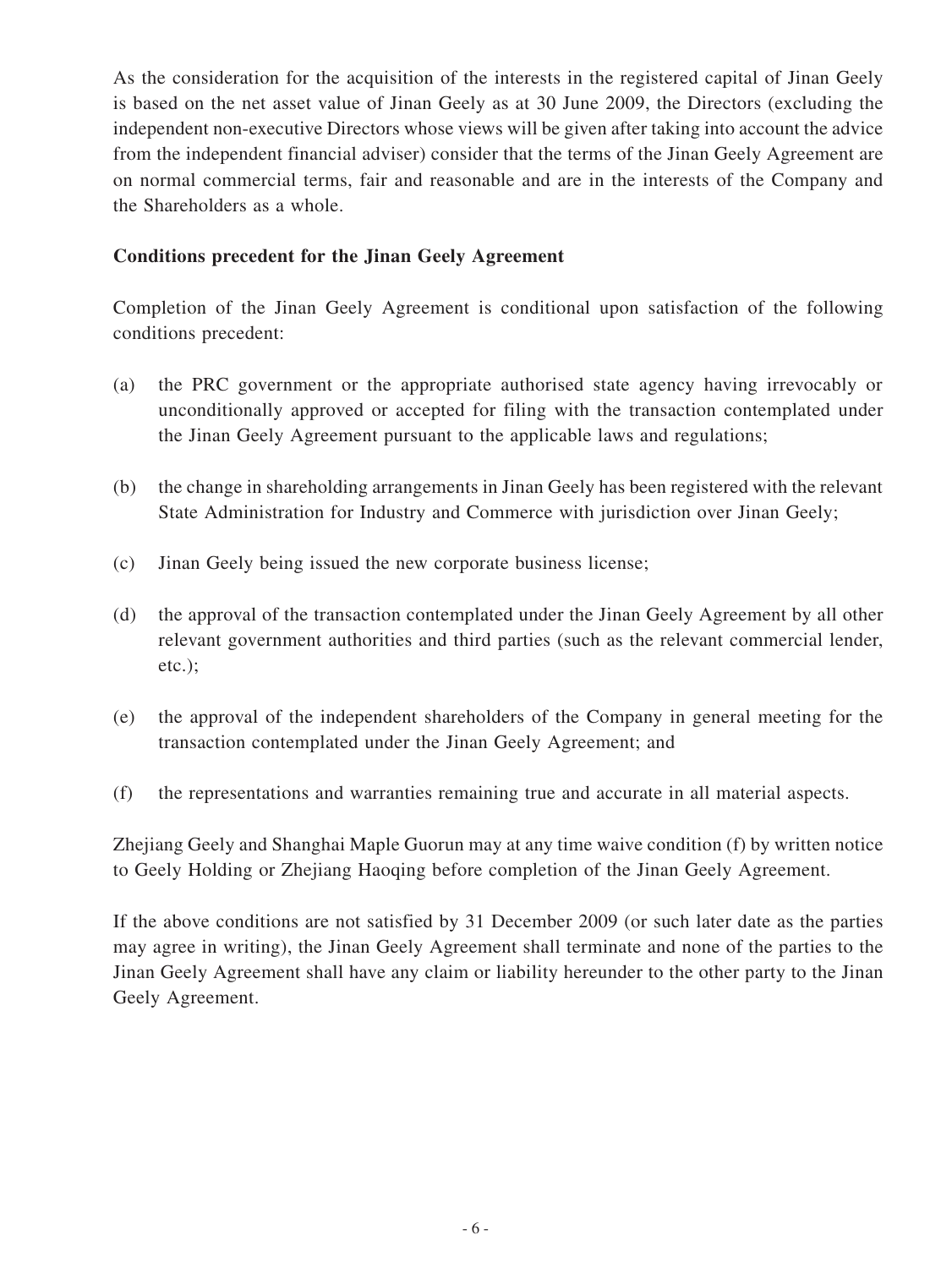## **(III) Lanzhou Geely Agreement**

| Date:                  | 27 October 2009                                                                                                                                                                                                                                                                                                                                                                                                                                                                                                             |
|------------------------|-----------------------------------------------------------------------------------------------------------------------------------------------------------------------------------------------------------------------------------------------------------------------------------------------------------------------------------------------------------------------------------------------------------------------------------------------------------------------------------------------------------------------------|
| <b>Parties:</b>        | Zhejiang Geely and Shanghai Maple Guorun, as the purchasers;<br>Zhejiang Haoqing and Geely Merrie, as the vendors                                                                                                                                                                                                                                                                                                                                                                                                           |
|                        | Each of Zhejiang Geely and Shanghai Maple Guorun is an indirect<br>91%-owned subsidiary of the Company.                                                                                                                                                                                                                                                                                                                                                                                                                     |
|                        | Each of Zhejiang Haoqing and Geely Merrie is a connected person<br>of the Company for the purpose of the Listing Rules by virtue of the<br>fact that each of them is an associate of Mr. Li, an executive Director<br>and a substantial shareholder holding approximately 51.47% interest<br>in the issued share capital of the Company.                                                                                                                                                                                    |
| <b>Subject matter:</b> | Zhejiang Haoqing and Geely Merrie will transfer 90% and 10%<br>interests in the registered capital of Lanzhou Geely to Zhejiang Geely<br>and Shanghai Maple Guorun, respectively.                                                                                                                                                                                                                                                                                                                                           |
|                        | Lanzhou Geely was set up in 2006 with a registered capital of<br>RMB120,000,000 (equivalent to approximately HK\$136,368,000)<br>and was owned as to 90% by Zhejiang Haoqing and as to 10% by<br>Geely Merrie, respectively.                                                                                                                                                                                                                                                                                                |
| <b>Consideration:</b>  | RMB95,348,760 (equivalent to approximately HK\$108,354,331) to<br>Zhejiang Haoqing and RMB10,594,306 (equivalent to approximately<br>HK\$12,039,369) to Geely Merrie, representing an aggregated amount of<br>RMB105,943,066 (equivalent to approximately HK\$120,393,700).                                                                                                                                                                                                                                                 |
|                        | The consideration has been arrived at after arm's length negotiations<br>between Zhejiang Geely, Shanghai Maple Guorun, Zhejiang Haoqing<br>and Geely Merrie with reference to the net asset value of Lanzhou Geely<br>of RMB105,943,066 (representing approximately HK\$120,393,700)<br>as at 30 June 2009. The Group intends to finance the acquisition out<br>of its internal resources and the aggregated consideration is payable<br>in cash within two months after the completion of the Lanzhou Geely<br>Agreement. |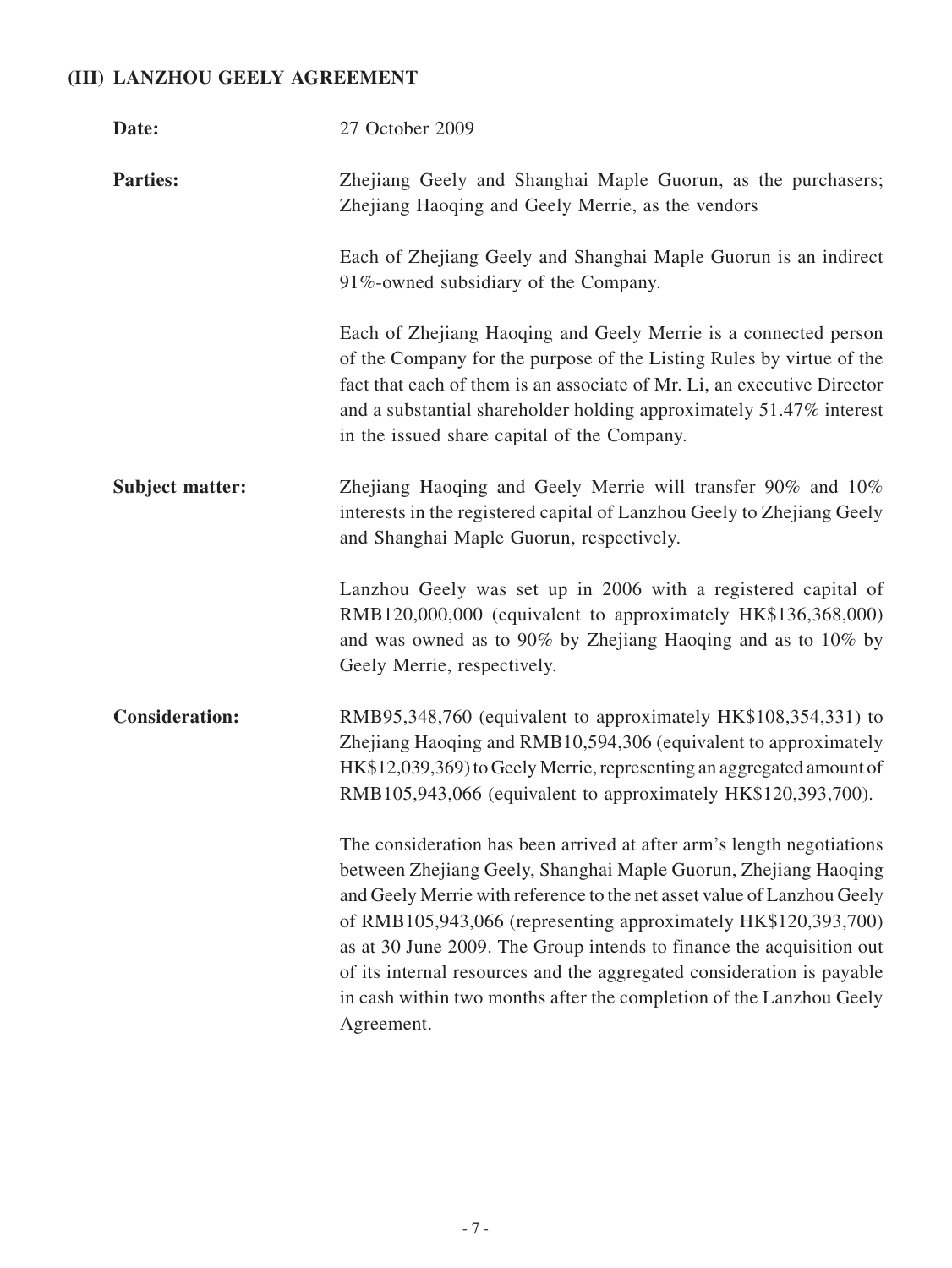As the consideration for the acquisition of the interests in the registered capital of Lanzhou Geely is based on the net asset value of Lanzhou Geely as 30 June 2009, the Directors (excluding the independent non-executive Directors whose views will be given after taking into account the advice from the independent financial adviser) consider that the terms of the Lanzhou Geely Agreement are on normal commercial terms, fair and reasonable and are in the interests of the Company and the Shareholders as a whole.

### **Conditions precedent for the Lanzhou Geely Agreement**

Completion of the Lanzhou Geely Agreement is conditional upon satisfaction of the following conditions precedent:

- (a) the PRC government or the appropriate authorised state agency having irrevocably or unconditionally approved or accepted for filing with the transaction contemplated under the Lanzhou Geely Agreement pursuant to the applicable laws and regulations;
- (b) the change in shareholding arrangements in Lanzhou Geely has been registered with the relevant State Administration for Industry and Commerce with jurisdiction over Lanzhou Geely;
- (c) Lanzhou Geely being issued the new corporate business license;
- (d) the approval of the transaction contemplated under the Lanzhou Geely Agreement by all other relevant government authorities and third parties (such as the relevant commercial lender, etc.);
- (e) the approval of the independent shareholders of the Company in general meeting for the transaction contemplated under the Lanzhou Geely Agreement; and
- (f) the representations and warranties remaining true and accurate in all material aspects.

Zhejiang Geely and Shanghai Maple Guorun may at any time waive condition (f) by written notice to Zhejiang Haoqing or Geely Merrie before completion of the Lanzhou Geely Agreement.

If the above conditions are not satisfied by 31 December 2009 (or such later date as the parties may agree in writing), the Lanzhou Geely Agreement shall terminate and none of the parties to the Lanzhou Geely Agreement shall have any claim or liability hereunder to the other party to the Lanzhou Geely Agreement.

Each of Zhejiang Geely and Shanghai Maple Guorun is an indirect 91%-owned subsidiary of the Company. Therefore, upon completion of the Agreements, each of the Chengdu Gaoyuan, the Jinan Geely and the Lanzhou Geely will be indirectly owned as to 91% by the Group, and hence will be accounted for as an indirect non wholly-owned subsidiary of the Company.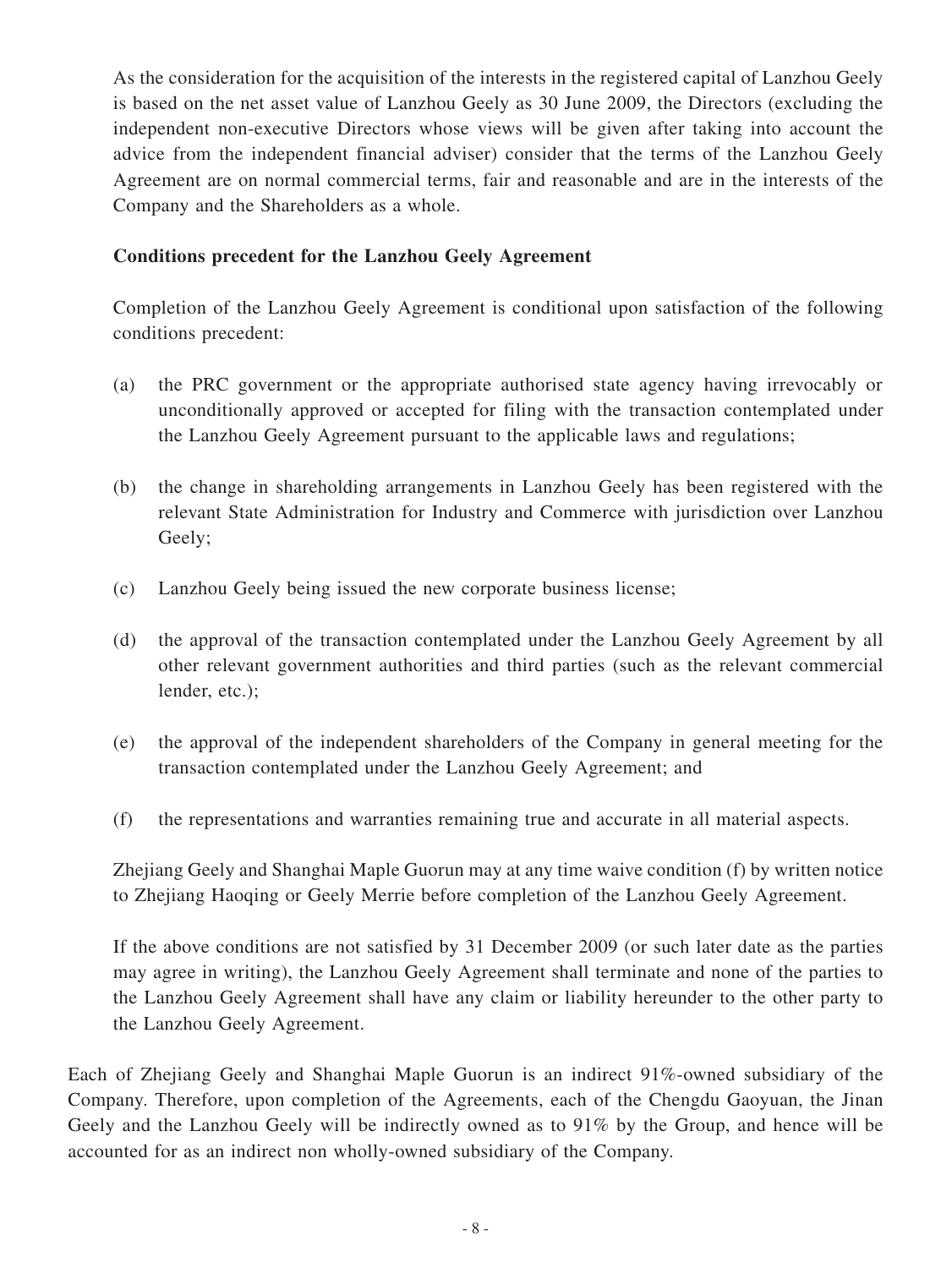### **INFORMATION ON THE PARTIES**

The Group is principally engaged in the research and development, manufacturing and trading of automobiles, automobile parts and related automobile components, and investment holding.

Geely Holding and its subsidiaries are principally engaged in the sales of automobiles and related parts and components wholesale and retail businesses.

Each of Shanghai Maple, Zhejiang Haoqing and Geely Merrie is principally engaged in the manufacturing and sales of automobiles and related components, and manufacturing of air-conditioning related parts.

Chengdu Gaoyuan, Jinan Geely and Lanzhou Geely are principally engaging in production, marketing and sales of sedans and related automobile components in the PRC. The principal assets of Chengdu Gaoyuan, Jinan Geely and Lanzhou Geely are their manufacturing facilities.

The audited financial information of Chengdu Gaoyuan for the two financial years ended 31 December 2008 prepared in accordance with the PRC Generally Accepted Accounting Principles ("PRC GAAPs") is set out below:

|                                              | For the year ended<br>31 December 2008<br>(RMB) | For the year ended<br>31 December 2007<br>(RMB) |
|----------------------------------------------|-------------------------------------------------|-------------------------------------------------|
| Loss before taxation and extraordinary items | 2,417,796<br>(Approximately<br>HK\$2,747,583)   | Nil<br>(Approximately<br>HK\$Nil)               |
| Loss after taxation and extraordinary items  | 2,417,796<br>(Approximately<br>HK\$2,747,583)   | Nil<br>(Approximately<br>HK\$Nil)               |
|                                              | As at<br>31 December 2008<br>(RMB)              | As at<br>31 December 2007<br>(RMB)              |
| Net asset value                              | 47,582,704<br>(Approximately<br>HK\$54,072,985) | 10,000,000<br>(Approximately<br>HK\$11,364,000) |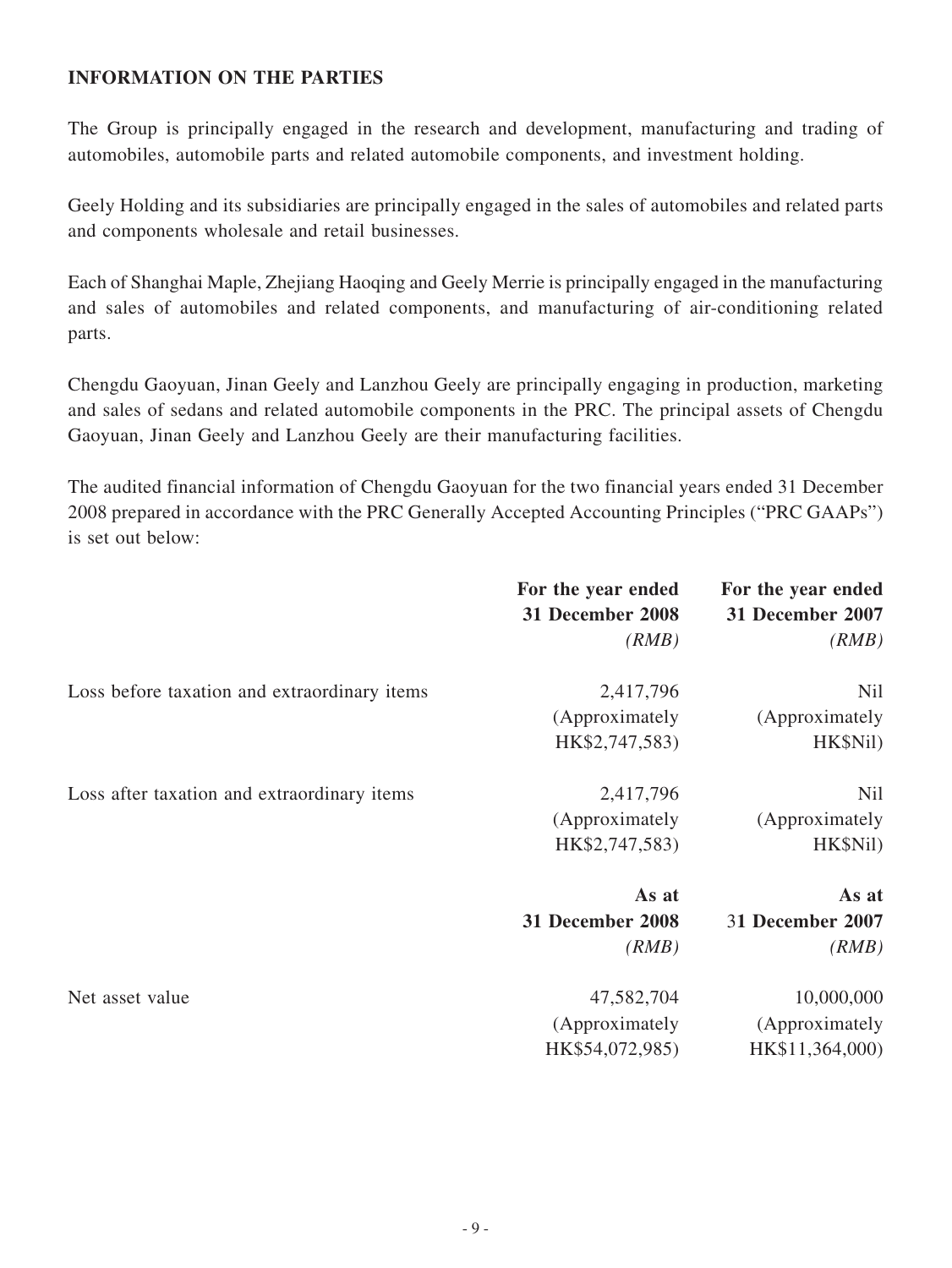The audited financial information of Jinan Geely for the two financial years ended 31 December 2008 prepared in accordance with the PRC GAAPs is set out below:

| 31 December 2007<br>31 December 2008<br>(RMB)               | (RMB)      |
|-------------------------------------------------------------|------------|
|                                                             |            |
| Nil<br>Profit before taxation and extraordinary items       | <b>Nil</b> |
| (Approximately<br>(Approximately                            |            |
| HK\$Nil)                                                    | HK\$Nil)   |
| <b>Nil</b><br>Profit after taxation and extraordinary items | <b>Nil</b> |
| (Approximately<br>(Approximately)                           |            |
| HK\$Nil)                                                    | HK\$Nil)   |
| As at                                                       | As at      |
| 31 December 2008<br><b>31 December 2007</b>                 |            |
| (RMB)                                                       | (RMB)      |
| 80,000,000<br>Net asset value                               | 30,000,000 |
| (Approximately<br>(Approximately                            |            |
| HK\$90,912,000)<br>HK\$34,092,000)                          |            |

The audited financial information of Lanzhou Geely for the two financial years ended 31 December 2008 prepared in accordance with the PRC GAAPs is set out below:

|                                                      | For the year ended | For the year ended |
|------------------------------------------------------|--------------------|--------------------|
|                                                      | 31 December 2008   | 31 December 2007   |
|                                                      | (RMB)              | (RMB)              |
| Profit/(Loss) before taxation and                    |                    |                    |
| extraordinary items                                  | 634,457            | (13,460,621)       |
|                                                      | (Approximately)    | (Approximately     |
|                                                      | HK\$720,997)       | HK\$(15,296,650))  |
| Profit/(Loss) after taxation and extraordinary items | 634,457            | (13,460,621)       |
|                                                      | (Approximately)    | (Approximately)    |
|                                                      | HK\$720,997)       | HK\$(15,296,650))  |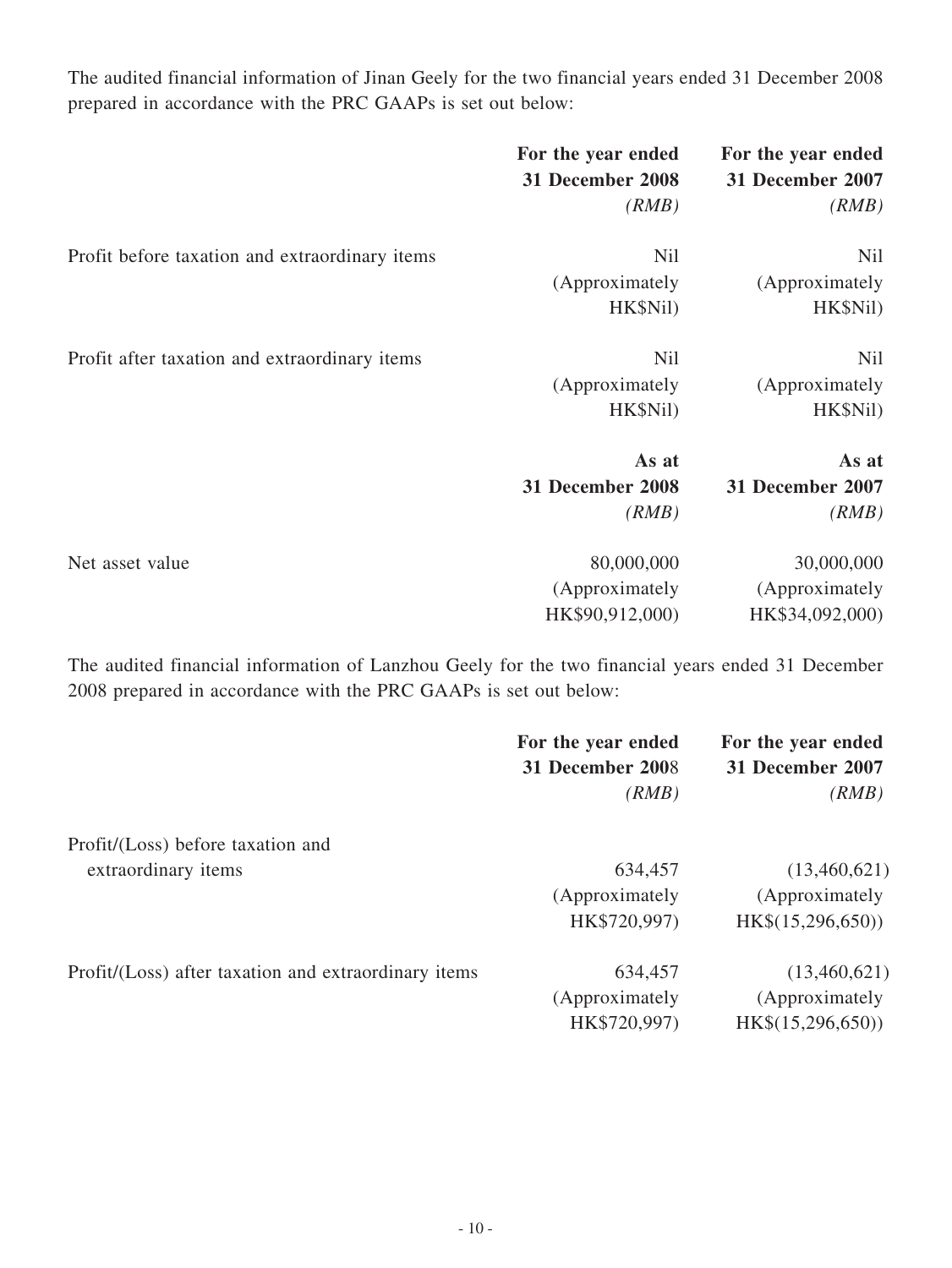|                 | As at                               | As at                              |
|-----------------|-------------------------------------|------------------------------------|
|                 | 31 December 2008                    | 31 December 2007                   |
|                 | (RMB)                               | (RMB)                              |
| Net asset value | 107, 173, 835                       | 16,539,379                         |
|                 | (Approximately)<br>HK\$121,792,346) | (Approximately)<br>HK\$18,795,350) |

#### **REASONS FOR AND BENEFITS OF entering into THE CONNECTED TRANSACTIONS**

The Group expects its current automobile manufacturing capacity to be saturated in a few years due to the Group's robust expansion of its automobile manufacturing and sales businesses. This results in a need for the Group to acquire new manufacturing facilities so as to meet its manufacturing and sales requirements in the future.

The Transfers are consistent with the Group's plans to acquire manufacturing facilities in various provinces in the PRC, as it not only increases its production capacity but also provides the Group with the flexibility and elasticity for its production. Consequently, this enables the Group's manufacturing facilities increasing its focus on respective product lines as well as the positioning of the Group's brand, which allows the Group to be more effective in implementing the "multi-brand" strategy that was introduced in 2008.

The manufacturing facilities of Chengdu Gaoyuan, Jinan Geely and Lanzhou Geely are located in the North Eastern, North Western and Western parts of China, which are in more remote areas compared to the Group's existing manufacturing facilities located in Ningbo, Shanghai and Taizhou. The Transfers not only significantly reduce transportation time and costs required for completing the sales in the inland regions in mainland China, but also strengthen the Group's ability to develop new markets in neighbouring provinces in the inland regions in mainland China.

Given that the consideration for each of the Transfers is based on the net asset value of Chengdu Gaoyuan, Jinan Geely and Lanzhou Geely, respectively, the Directors (excluding the independent nonexecutive Directors whose views will be given after taking into account the advice from the independent financial adviser) consider that the terms of the Agreements are on normal commercial terms, fair and reasonable and in the interests of the Company and the Shareholders as a whole.

### **LISTING RULES IMPLICATIONS**

Each of Shanghai Maple, Geely Holding, Zhejiang Haoqing and Geely Merrie is a connected person of the Company for the purpose of the Listing Rules by virtue of the fact that each of them is an associate of Mr. Li, an executive Director and a substantial shareholder holding approximately 51.47% interest in the issued share capital of the Company. Accordingly, the Chengdu Gaoyuan Agreement, the Jinan Geely Agreement, the Lanzhou Geely Agreement and the transactions contemplated thereunder constitute connected transactions of the Company pursuant to Rule 14A.13 of the Listing Rules. There is no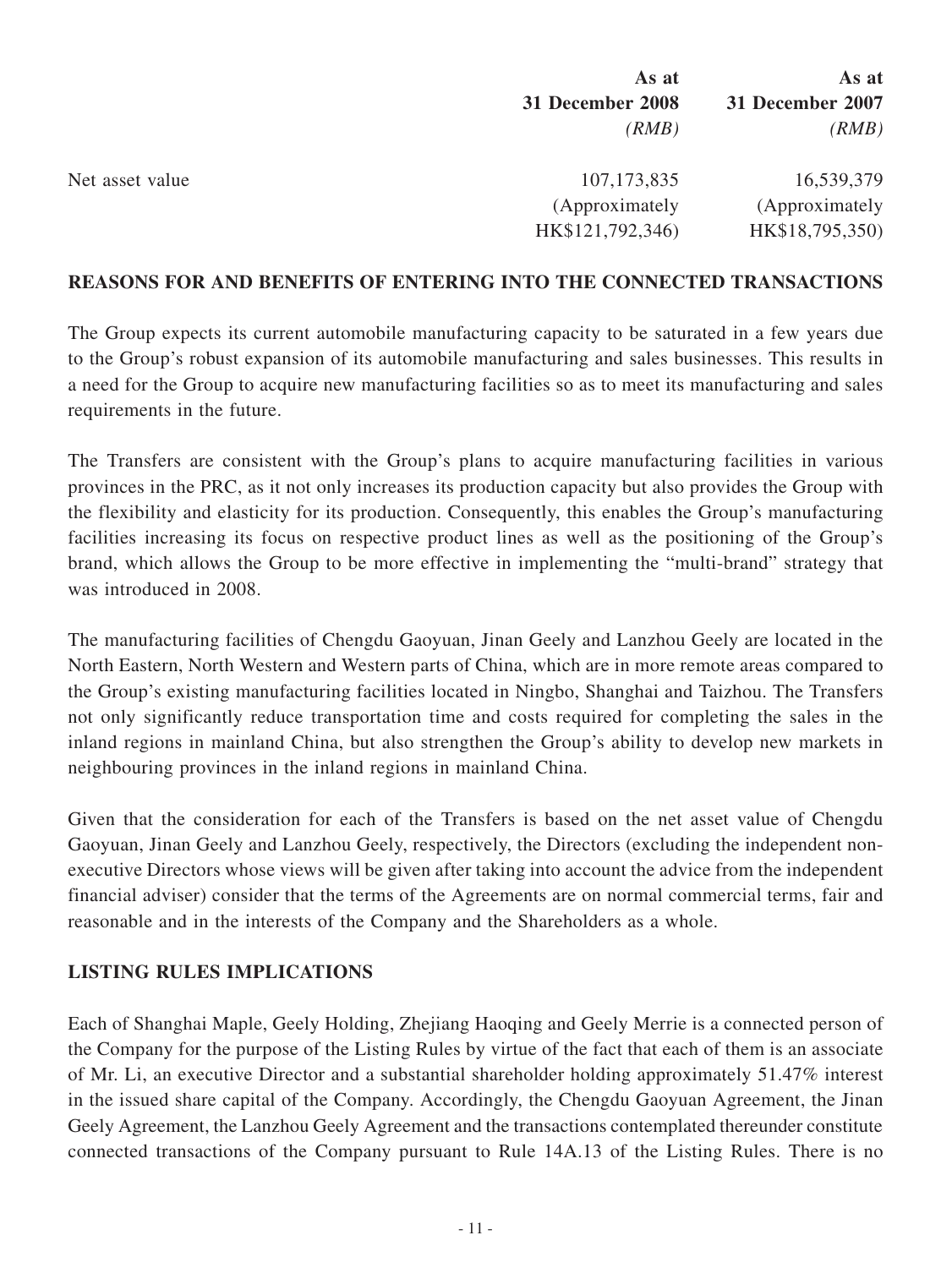previous transaction that requires to be aggregated with the Transfers pursuant to Rule 14.22 or Rule 14A.25 of the Listing Rules. As the applicable percentage ratios of each of the Agreements are more than 2.5% but less than 25%, the Connected Transactions are subject to the reporting, announcement and Independent Shareholders' approval requirements pursuant to Rule 14A.32 of the Listing Rules. The Connected Transactions also constitute discloseable transactions for the Company under Chapter 14 of the Listing Rules.

Mr. Li and his associates together hold 3,751,159,000 Shares (representing approximately 51.47% of the issued share capital of the Company) as at the date of this announcement, will abstain from voting for the resolutions to approve the Connected Transactions to be put forward at the EGM.

An Independent Board Committee has been established to advise the Independent Shareholders on whether or not the Connected Transactions are fair and reasonable and in the interest of the Company and Independent Shareholders. An independent financial adviser to advise will be appointed the Independent Board Committee and the Independent Shareholders regarding the terms and conditions of the Connected Transactions.

### **GENERAL**

A circular containing, inter alia, (a) further information about the Connected Transactions; (b) the letter of advice from the independent financial adviser to the Independent Board Committee and the Independent Shareholders; (c) the recommendation from the Independent Board Committee; and (d) a notice of the EGM will be dispatched to the Shareholders as soon as practicable.

### **DEFINITIONS**

In this announcement, the following expressions have the meanings set out below unless the context requires otherwise:

| "Agreements"      | together, the Chengdu Gaoyuan Agreement, Jinan Geely Agreement<br>and the Lanzhou Geely Agreement                                   |
|-------------------|-------------------------------------------------------------------------------------------------------------------------------------|
| "associates"      | has the meaning ascribed to it in the Listing Rules                                                                                 |
| "Board"           | the board of Directors                                                                                                              |
| "Chengdu Gaoyuan" | 成都高原汽車工業有限公司(Chengdu Gaoyuan Automobile<br>Industries Company Limited), a company incorporated in the PRC<br>with limited liability |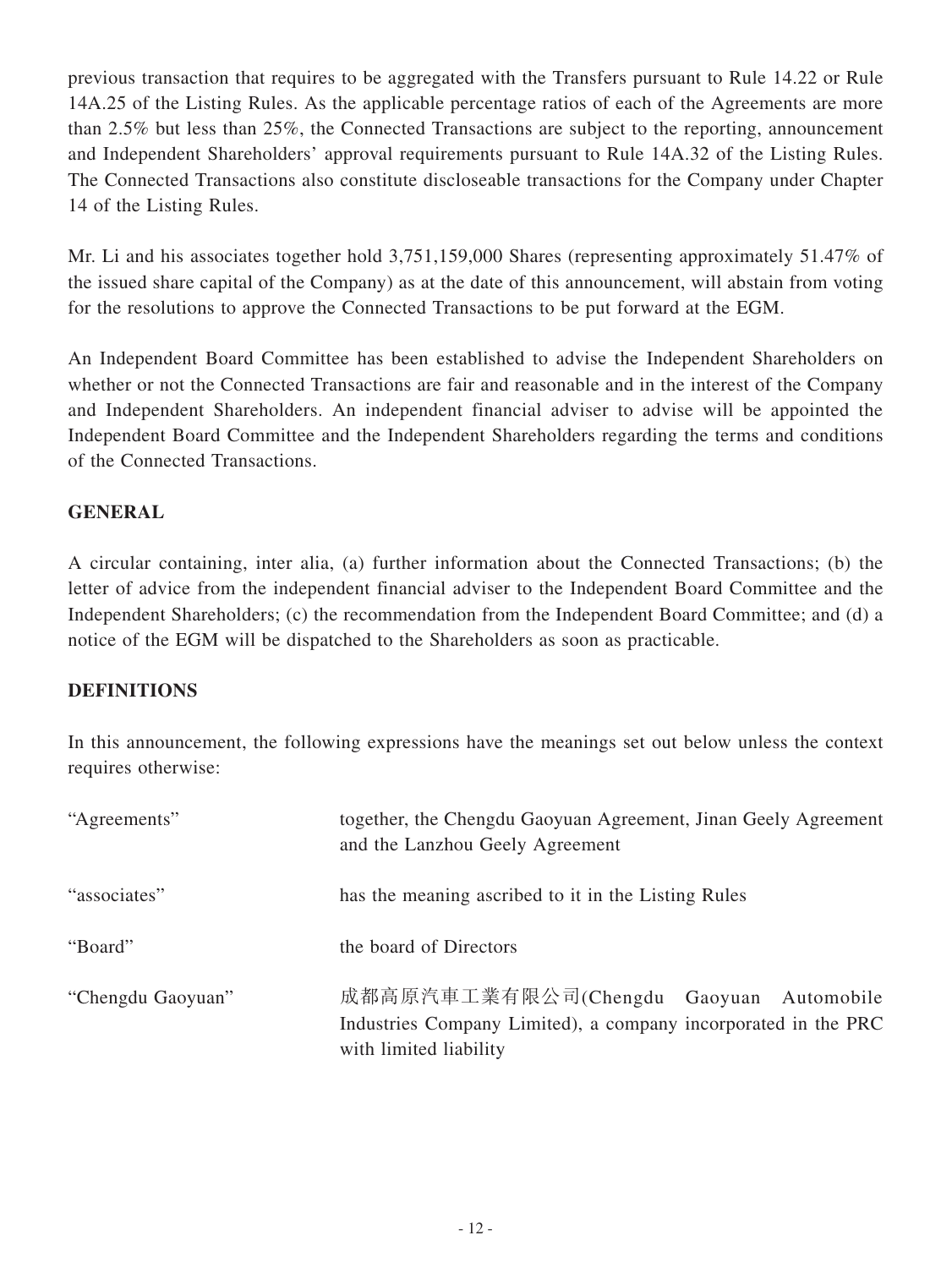| "Chengdu Gaoyuan<br>Agreement" | the equity transfer agreement dated 27 October 2009 entered into<br>between Zhejiang Geely, Shanghai Maple Guorun, Shanghai Maple<br>and Geely Holding pursuant to which (i) Shanghai Maple agrees to<br>transfer 90% interest in the registered capital of Chengdu Gaoyuan<br>to Zhejiang Geely; and (ii) Geely Holding agrees to transfer 10%<br>interest in the registered capital of Chengdu Gaoyuan to Shanghai<br>Maple Guorun                                                                     |
|--------------------------------|----------------------------------------------------------------------------------------------------------------------------------------------------------------------------------------------------------------------------------------------------------------------------------------------------------------------------------------------------------------------------------------------------------------------------------------------------------------------------------------------------------|
| "Company"                      | Geely Automobile Holdings Limited, a company incorporated in the<br>Cayman Islands with limited liability whose shares are listed on the<br>main board of the Stock Exchange                                                                                                                                                                                                                                                                                                                             |
| "Connected Transactions"       | collectively, the transactions contemplated under the Chengdu<br>Gaoyuan Agreement, the Jinan Geely Agreement and the Lanzhou<br>Geely Agreement                                                                                                                                                                                                                                                                                                                                                         |
| " $Directory$ "                | the director(s) of the Company                                                                                                                                                                                                                                                                                                                                                                                                                                                                           |
| "EGM"                          | an extraordinary general meeting of the Company to be convened to<br>approve the Connected Transactions                                                                                                                                                                                                                                                                                                                                                                                                  |
| "Geely Holding"                | 浙江吉利控股集團有限公司(Zhejiang Geely Holding Group<br>Company Limited), a private limited liability company incorporated<br>in Zhejiang Province, the PRC, and is owned as to 90% by Mr. Li and<br>as to 10% by Mr. Li Xing Xing, the son of Mr. Li, respectively                                                                                                                                                                                                                                                 |
| "Geely Merrie"                 | 浙江吉利美日汽車有限公司(Zhejiang Geely Merrie Automobile<br>Company Limited), a limited liability company incorporated in the<br>PRC and is owned as to 90.00% by Geely Holding and as to 10.00%<br>by浙江華普資產管理有限公司(Zhejiang Maple Assets Management<br>Company Limited) respectively, which is in turn owned by the senior<br>management of Geely Holding. It is principally engaged in the<br>manufacturing and sales of automobile and related components, and<br>manufacturing of air-conditioning related parts |
| "Group"                        | the Company and its subsidiaries                                                                                                                                                                                                                                                                                                                                                                                                                                                                         |
| "HK\$"                         | Hong Kong dollars, the lawful currency of Hong Kong                                                                                                                                                                                                                                                                                                                                                                                                                                                      |
| "Hong Kong"                    | the Hong Kong Special Administrative Region of the PRC                                                                                                                                                                                                                                                                                                                                                                                                                                                   |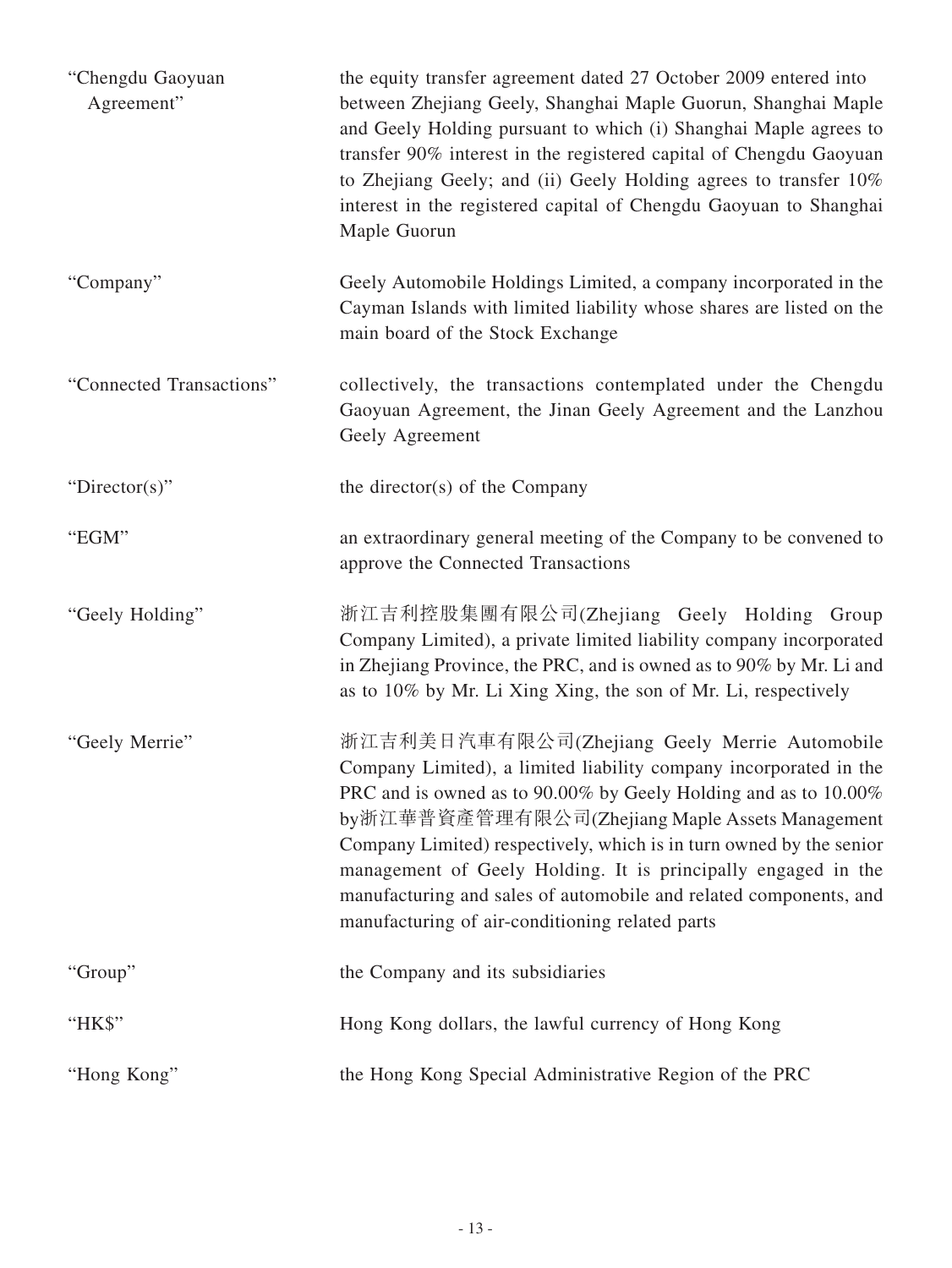| "Independent Board<br>Committee" | the independent committee of the Board comprising only the<br>independent non-executive Directors, namely Mr. Song Lin, Mr. Lee<br>Cheuk Yin, Dannis, and Mr. Yeung Sau Hung, Alex, established<br>for the purpose of advising the Independent Shareholders on the<br><b>Connected Transactions</b>                                                                                                                                    |
|----------------------------------|----------------------------------------------------------------------------------------------------------------------------------------------------------------------------------------------------------------------------------------------------------------------------------------------------------------------------------------------------------------------------------------------------------------------------------------|
| "Independent Shareholders"       | Shareholder(s) other than Mr. Li and his associates                                                                                                                                                                                                                                                                                                                                                                                    |
| "Jinan Geely"                    | (濟南吉利汽車有限公司)(Jinan Geely Automobile Company<br>Limited), a company incorporated in the PRC with limited liability                                                                                                                                                                                                                                                                                                                      |
| "Jinan Geely Agreement"          | the equity transfer agreement dated 27 October 2009 entered into<br>between Zhejiang Geely, Shanghai Maple Guorun, Geely Holding<br>and Zhejiang Haoqing pursuant to which (i) Geely Holding agrees<br>to transfer 90% interest in the registered capital of Jinan Geely to<br>Zhejiang Geely; and (ii) Zhejiang Haoqing agrees to transfer 10%<br>interest in the registered capital of Jinan Geely to Shanghai Maple<br>Guorun       |
| "Lanzhou Geely"                  | (蘭州吉利汽車工業有限公司)(Lanzhou Geely Automobile Industries<br>Company Limited), a company incorporated in the PRC with limited<br>liability                                                                                                                                                                                                                                                                                                    |
| "Lanzhou Geely Agreement"        | the equity transfer agreement dated 27 October 2009 entered into<br>between Zhejiang Geely, Shanghai Maple Guorun, Zhejiang Haoqing<br>and Geely Merrie and pursuant to which (i) Zhejiang Haoqing agrees<br>to transfer 90% interest in the registered capital of Lanzhou Geely<br>to Zhejiang Geely; and (ii) Geely Merrie agrees to transfer 10%<br>interest in the registered capital of Lanzhou Geely to Shanghai Maple<br>Guorun |
| "Listing Rules"                  | the Rules Governing the Listing of Securities on the Stock<br>Exchange                                                                                                                                                                                                                                                                                                                                                                 |
| "Mr. Li"                         | Mr. Li Shu Fu, an executive Director and a substantial shareholder<br>holding 51.47% interest in the issued share capital of the Company<br>as at the date of this announcement                                                                                                                                                                                                                                                        |
| "PRC"                            | the People's Republic of China (for the purpose of this announcement,<br>excluding Hong Kong, Macau Special Administrative Region and<br>Taiwan)                                                                                                                                                                                                                                                                                       |
| "RMB"                            | Renminbi, the lawful currency of the PRC                                                                                                                                                                                                                                                                                                                                                                                               |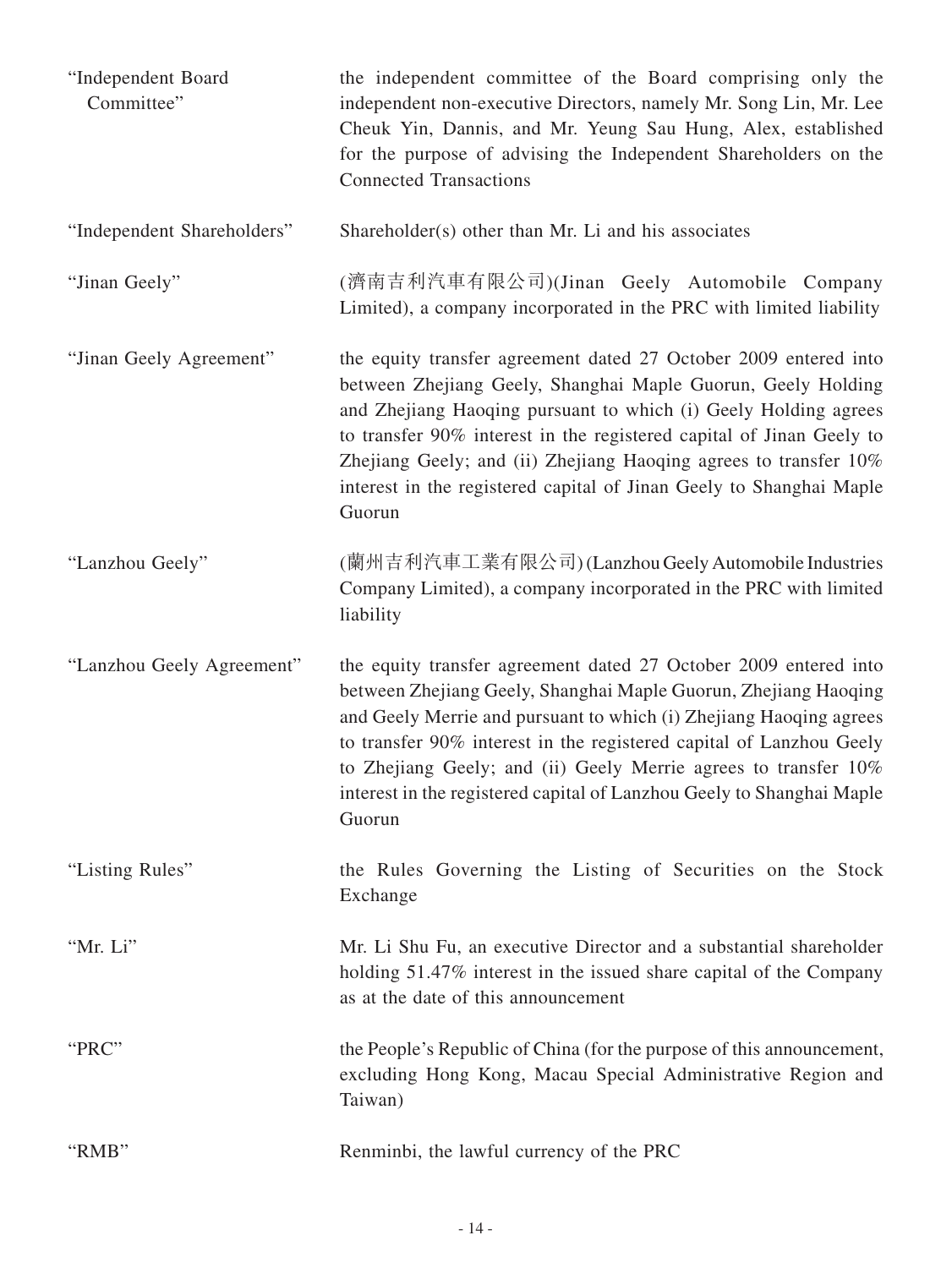| $``\%"$                 | per cent.                                                                                                                                                                                                                                                                                                                                                                                                                                                                                                          |
|-------------------------|--------------------------------------------------------------------------------------------------------------------------------------------------------------------------------------------------------------------------------------------------------------------------------------------------------------------------------------------------------------------------------------------------------------------------------------------------------------------------------------------------------------------|
| "Zhejiang Haoqing"      | 浙江豪情汽車製造有限公司(Zhejiang Haoqing Automobile<br>Manufacturing Company Limited), a limited liability company<br>incorporated in the PRC and is owned as to 90.00% by Geely Holding<br>and as to 10.00% by浙江華普資產管理有限公司(Zhejiang Maple<br>Assets Management Company Limited) respectively, which is in turn<br>owned by the senior management of Geely Holding. It is principally<br>engaged in the manufacturing and sales of automobiles and related<br>components, and manufacturing of air-conditioning related parts |
| "Zhejiang Geely"        | 浙江吉利汽車有限公司 (Zhejiang Geely Automobile Company<br>Limited), a sino-foreign joint venture company established in the<br>PRC with limited liability and is an indirect 91%-owned subsidiary<br>of the Company                                                                                                                                                                                                                                                                                                         |
| "Transfers"             | the transfers of (i) 100% interest in the registered capital of Chengdu<br>Gaoyuan pursuant to the terms and conditions of the Chengdu Gaoyuan<br>Agreement; (ii) 100% interest in the registered capital of Jinan Geely<br>pursuant to the terms and conditions of the Jinan Geely Agreement;<br>and (iii) 100% interest in the registered capital of Lanzhou Geely<br>pursuant to the terms and conditions of the Lanzhou Geely Agreement,<br>to the Group                                                       |
| "Stock Exchange"        | The Stock Exchange of Hong Kong Limited                                                                                                                                                                                                                                                                                                                                                                                                                                                                            |
| "Shareholders"          | holders of shares of the Company                                                                                                                                                                                                                                                                                                                                                                                                                                                                                   |
| "Shanghai Maple Guorun" | 上海華普國潤汽車有限公司 (Shanghai Maple Guorun Automobile<br>Company Limited), a sino-foreign joint venture established in the<br>PRC with limited liability and is an indirect 91%-owned subsidiary<br>of the Company                                                                                                                                                                                                                                                                                                        |
| "Shanghai Maple"        | 上海華普汽車有限公司(Shanghai Maple Automobile Company<br>Limited), a limited liability company incorporated in the PRC and<br>is owned as to 90.00% by Geely Holding and as to 10.00% by浙江華<br>普資產管理有限公司(Zhejiang Maple Assets Management Company<br>Limited) respectively, which is in turn owned by the senior management<br>of Geely Holding. It is principally engaged in the manufacturing and<br>sales of automobile and related components, and manufacturing of<br>air conditioning related parts                   |